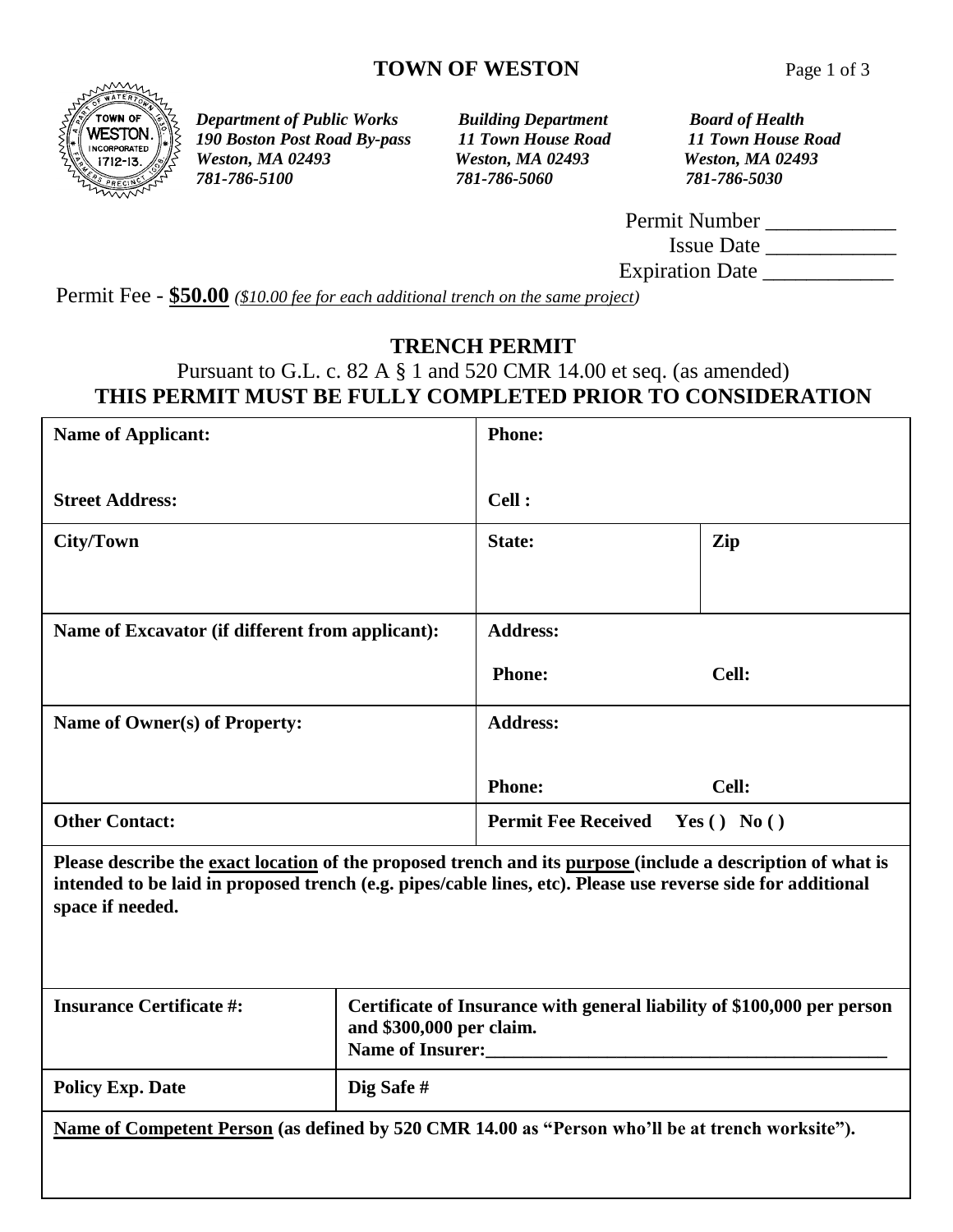### **TOWN OF WESTON** Page 2 of 3

| Massachusetts Hoisting License # |                         |
|----------------------------------|-------------------------|
| License Grade:                   | <b>Expiration Date:</b> |

*Note: Regulations define a "trench" as a subsurface excavation that is narrow in relation to its length, is greater than three feet below grade, and has a width less than its depth and no greater than fifteen feet at the bottom.*

By signing this form, the applicant, owner, and excavator **all** acknowledge and certify that they are familiar with, or before commencement of the work, will become familiar with, all laws and regulations applicable to work proposed, including OSHA regulations, G.L. c. 82A, 520 CMR 14.00 et seq., (see reverse side) and any applicable municipal ordinances, by-laws and regulations and they covenant and agree that all work done under the permit issued for such work will comply therewith in all respects and with the conditions set forth below.

The undersigned owner authorizes the applicant to apply for the permit and the excavator to undertake such work on the property of the owner, and also, for the duration of construction, authorizes persons duly appointed by the municipality to enter upon the property to monitor and inspect the work for conformity with the conditions attached hereto and the laws and regulations governing such work.

The undersigned applicant, owner and excavator agree jointly and severally to reimburse the municipality for any and all costs and expenses incurred by the municipality in connection with this permit and the work conducted hereunder, including but not limited to enforcing the requirement of state law and conditions of this permit, inspections made to assure compliance therewith, and measures taken by the municipality to protect the public where the applicant owner or excavator has failed to comply therewith including police details and other remedial measures deemed necessary by the municipality.

The undersigned applicant, owner and excavator agree jointly and severally to defend, indemnify, and hold harmless the municipality and all of its agents and employees from any and all liability, causes or action, costs, and expenses resulting from or arising out of any injury, death, loss or damage to any person or property during the work conducted under this permit.

APPLICANT SIGNATURE: